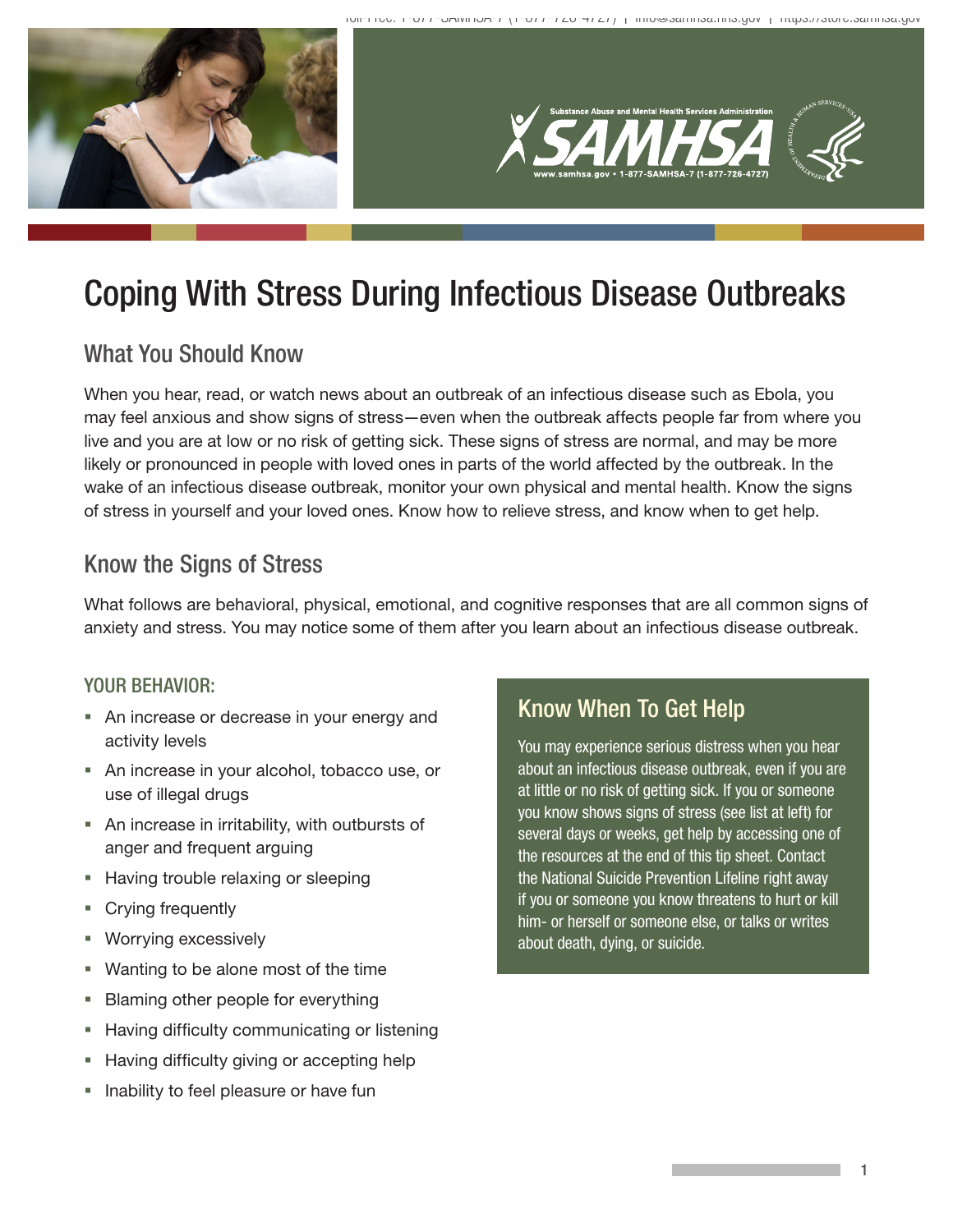

### YOUR BODY:

- **Having stomachaches or diarrhea**
- **Having headaches and other pains**
- **Losing your appetite or eating too much**
- **Sweating or having chills**
- **Getting tremors or muscle twitches**
- **Being easily startled**

#### YOUR EMOTIONS:

- Being anxious or fearful
- Feeling depressed
- **Feeling guilty**
- **Feeling angry**
- **Feeling heroic, euphoric, or invulnerable**
- Not caring about anything
- **Feeling overwhelmed by sadness**

### YOUR THINKING:

- **Having trouble remembering things**
- Feeling confused
- **Having trouble thinking clearly and** concentrating
- **Having difficulty making decisions**

## Know How To Relieve Stress

You can manage and alleviate your stress by taking time to take care of yourself.

### KEEP THINGS IN PERSPECTIVE:

Set limits on how much time you spend reading or watching news about the outbreak. You will want to stay up to date on news of the outbreak, particularly if you have loved ones in places where many people have gotten sick. But make sure to take time away from the news to focus on things in your life that are going well and that you can control.

### **GET THE FACTS:**

Find people and resources you can depend on for accurate health information. Learn from them about the outbreak and how you can protect yourself against illness, if you are at risk. You may turn to your family doctor, a state or local health department, U.S. government agencies, or an international organization. Check out the sidebar on the next page for links to good sources of information about infectious disease outbreaks.

### KEEP YOURSELF HEALTHY:

- **Eat healthy foods, and drink water.**
- Avoid excessive amounts of caffeine and alcohol.
- Do not use tobacco or illegal drugs.
- Get enough sleep and rest.
- Get physical exercise.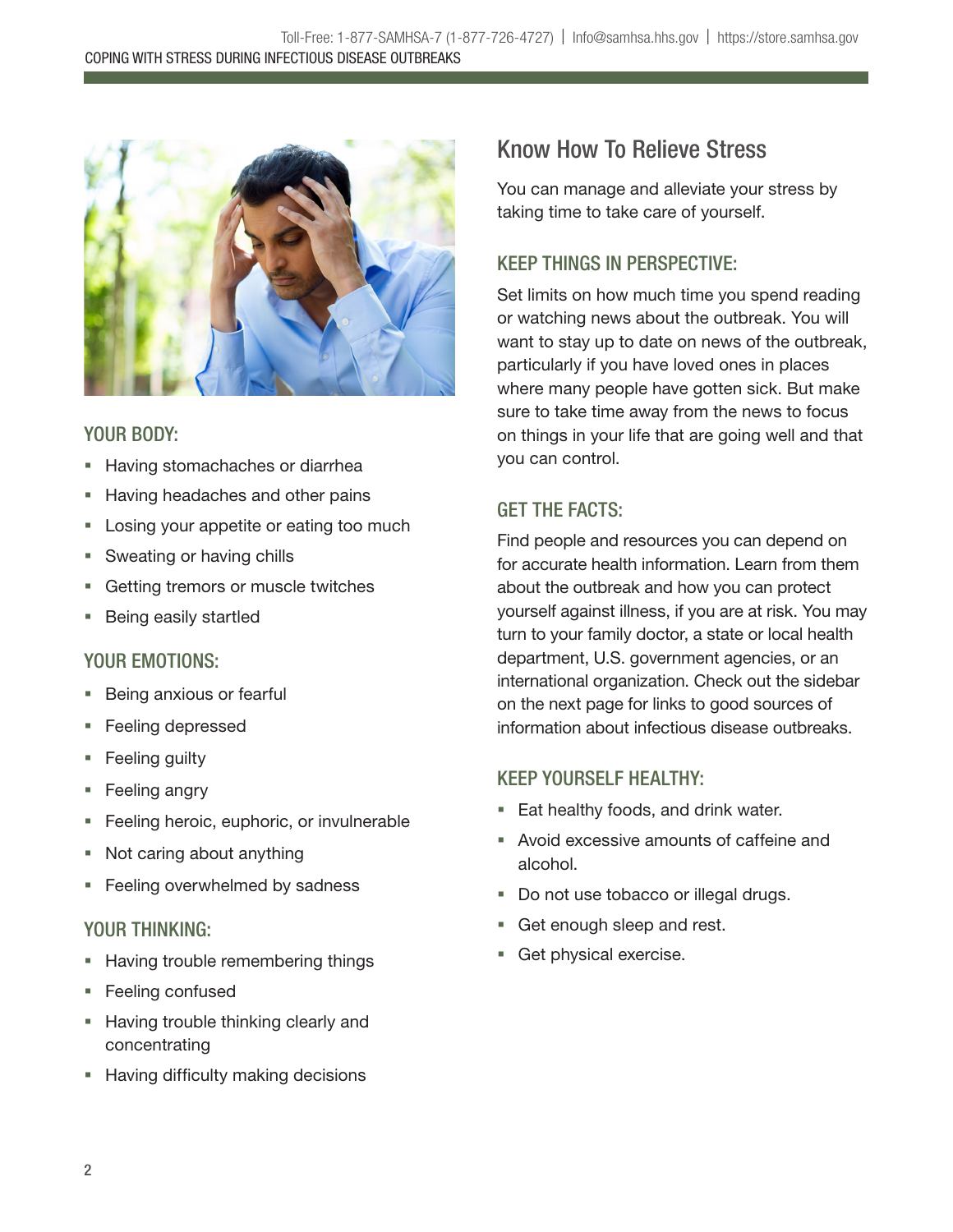### USE PRACTICAL WAYS TO RELAX:

- Relax your body often by doing things that work for you—take deep breaths, stretch, meditate, wash your face and hands, or engage in pleasurable hobbies.
- **Pace yourself between stressful activities,** and do a fun thing after a hard task.
- Use time off to relax—eat a good meal, read, listen to music, take a bath, or talk to family.
- **Talk about your feelings to loved ones and** friends often.



Take care of your physical health to help lower your stress. Take a break to focus on positive parts of your life, like connections with loved ones.

### PAY ATTENTION TO YOUR BODY, FEELINGS, AND SPIRIT:

- **Recognize and heed early warning signs of** stress.
- **Recognize how your own past experiences** affect your way of thinking and feeling about this event, and think of how you handled your thoughts, emotions, and behavior around past events.
- **K** Know that feeling stressed, depressed, guilty, or angry is common after an event like an infectious disease outbreak, even when it does not directly threaten you.
- **Connect with others who may be experiencing** stress about the outbreak. Talk about your feelings about the outbreak, share reliable health information, and enjoy conversation unrelated to the outbreak, to remind yourself of the many important and positive things in your lives.
- Take time to renew your spirit through meditation, prayer, or helping others in need.

## Sources for Credible Outbreak-**Related Health Information**

#### Centers for Disease Control and Prevention 1600 Clifton Road Atlanta, GA 30329-4027 1-800-CDC-INFO (1-800-232-4636) https://www.cdc.gov

**World Health Organization** Regional Office for the Americas of the World Health **Organization** 525 23rd Street, NW Washington, DC 20037 202-974-3000 http://www.who.int/en